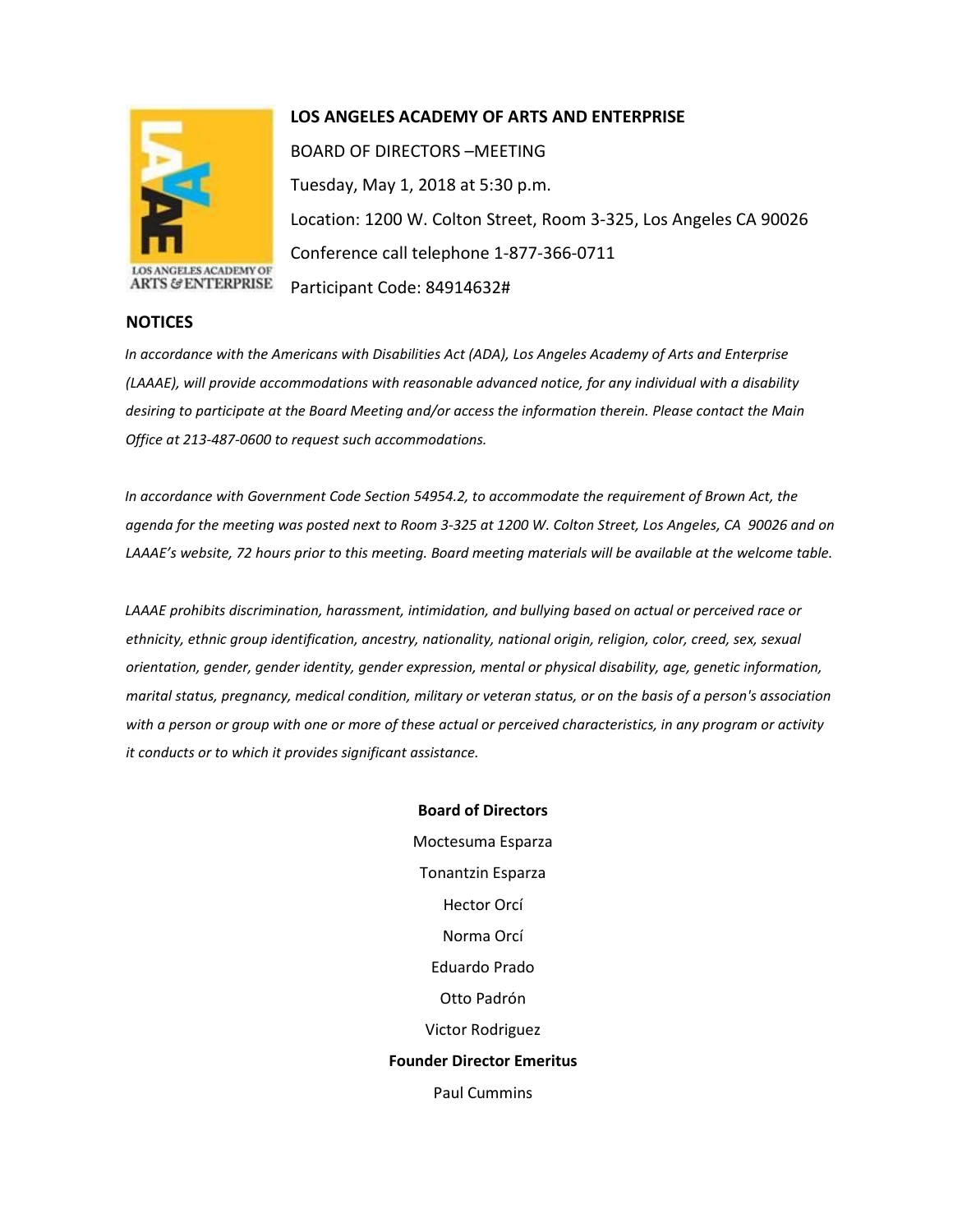## **AGENDA\_\_\_\_\_\_\_\_\_\_\_\_\_\_\_\_\_\_\_\_\_\_\_\_\_\_\_\_\_\_\_\_\_\_\_\_\_\_\_\_\_\_\_\_\_\_\_\_\_\_\_\_\_\_\_\_\_\_\_\_\_\_\_\_\_\_\_\_\_**

- 1. Welcome Call to Order Roll Call Establish Quorum
- 2. Approval of Agenda
- 3. Approval of Previous Meeting Minutes
	- a. February 28, 2018
- 4. Principal Update
	- a. Enrollment Update
		- 1. Recruitment Plan Update
	- b. Academic Update
		- 1. Recognitions
	- c. Dashboard Presentation
	- d. Arts Fieldtrips, Cultural Events
- 5. Stakeholder Update
- 6. Public Comment
- 7. New Business
	- a. Approval of Financial Reports
		- 1. Balance Sheet
		- 2. Income Statement
		- 3. Budget to Actuals
		- 4. Cash Flow
		- 5. Check Register
- 8. Approval of 2<sup>nd</sup> Interim Report
- 9. Adoption of Revised Budget for 2017-18
- 10. Ratification of Teacher Effectiveness Expenditure Report and Use